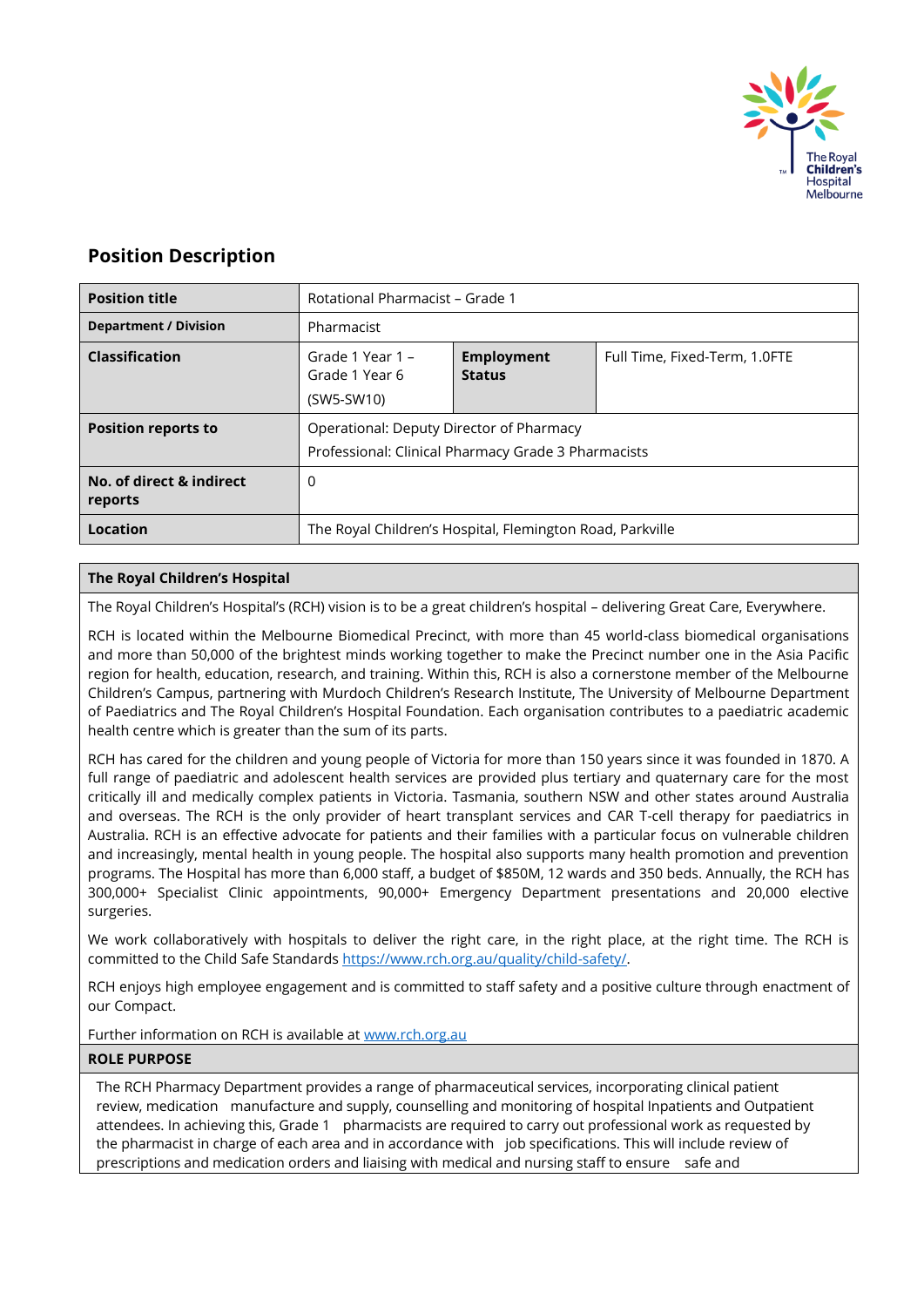

appropriate medication use.

Pharmacists need to provide information and medication counselling to other health professionals and to patients and their carers, and to ensure appropriate dispensing and timely supply of medications. The role extends to overseeing compliance with hospital policy.

A Grade 1 pharmacist may be rostered (but is not limited) to any of the following areas: Outpatient dispensing, Clinical ward pharmacy, Manufacturing (sterile and non-sterile), Oncology Pharmacy.

# **KEY ACCOUNTABILITIES**

- Dispense medications as needed for outpatients, on discharge and to inpatients. Ensure timely supply and provide associated medication information to hospital staff and patients and carers as needed
- Discuss with pharmacy and other hospital staff issues important to concepts of Medication Safety. Commit to ongoing learning and safety practices that will ensure best patient outcomes
- Participate in safety audits and activities. Contribute to medication safety planning as opportunities present
- Perform sterile and non-sterile manufacturing as rostered and required
- Provide drug information in response to specific questions, in liaison with the Medicines Information pharmacists, if needed.
- Participate in rostered weekend, public holiday and on-call work
- Assist with lectures to nursing, medical and other staff as requested
- Attend staff meetings, ward pharmacy meetings and pharmacy continuing education meetings. Attend clinical meetings and ward rounds as appropriate
- Participate in staff development and training programs. Attend continuing education activities, seminars and conferences run by professional organizations (e.g. SHPA) when the opportunity arises
- Assist in completing workload, drug usage, and drug approval records as required by the department
- Assist with teaching of pharmacy interns, undergraduate students on clinical placements and other students when present. Be responsible for supervising students' work
- Supervise pharmacy technicians, interns and students when needed

### **QUALIFICATIONS AND EXPERIENCE**

Essential:

- Bachelor of Pharmacy or equivalent
- Registered to practice as a pharmacist with the Australian Health Practitioner Regulation Agency & the candidate's name appears on the register of the Pharmacy Board of Australia Desirable:
- Experience in hospital pharmacy
- Enrolled or completed post-graduate qualifications
- Undertaken project or published work

# **KEY SELECTION CRITERIA**

• Demonstrated abilities in communication and organisation. A strong focus on clinical learning, teamwork and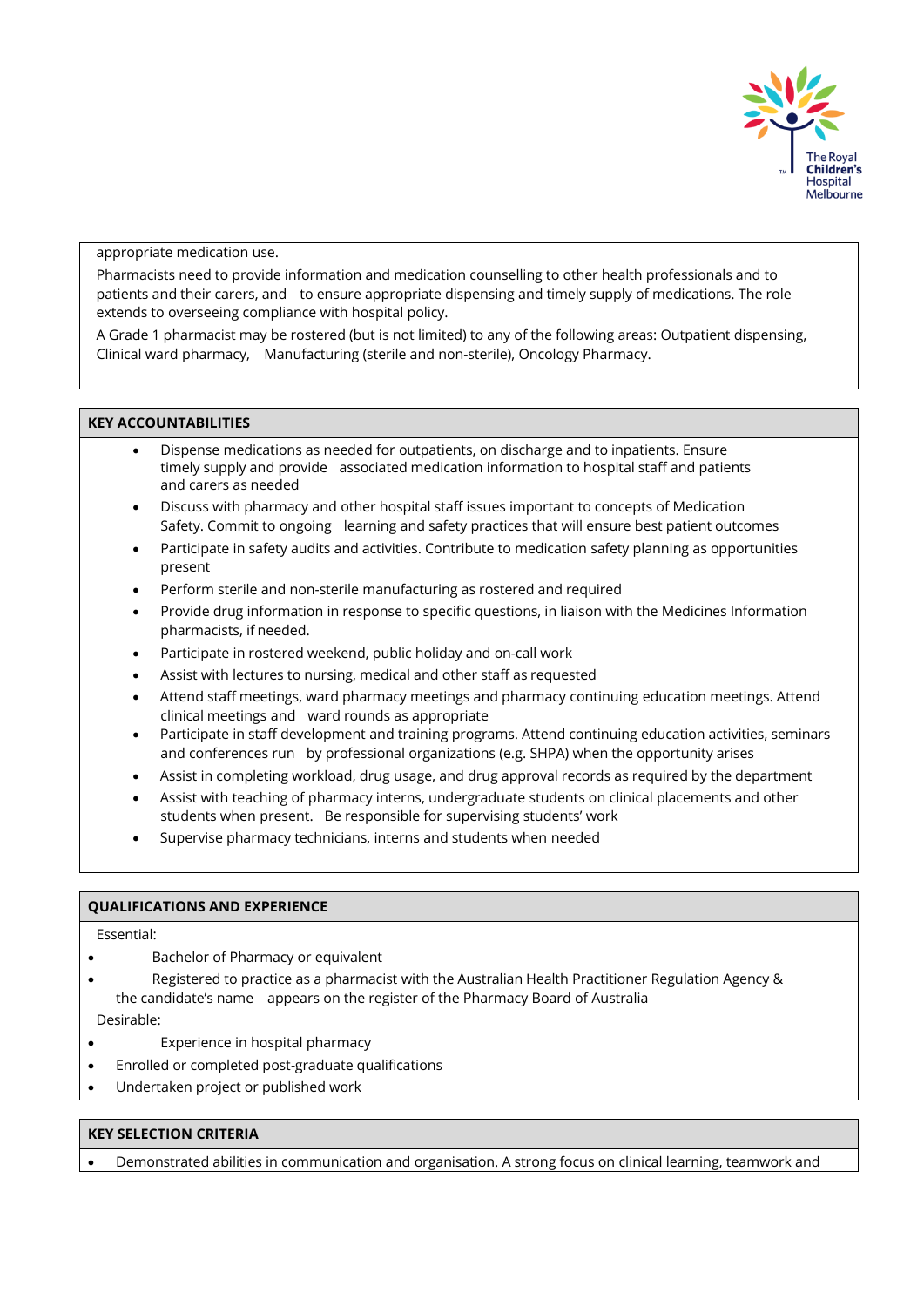

patient care

- The ability to work independently and undertake self-directed learning. A commitment to professional development
- Familiarity with pharmacy practice, including PBS and other systems
- Proven adaptability or demonstrated ability to work in different environments

#### **OTHER REQUIREMENTS**

- Employees are required to undertake a National Criminal Record Check and a Working with Children Check prior to commencing employment
- Employees are required to maintain a valid Working with Children's Check throughout their employment
- Employees are required to maintain compliance with RCHs "Staff Immunisation Prevention of Vaccine Preventable Diseases" procedure.

### **IMPORTANT INFORMATION**

All employees are required to adhere to the Royal Children's Hospital Values:

- Unity We work as a team and in partnership with our communities
- Respect We respect the rights of all and treat people the way we would like them to treat us
- Integrity We believe that how we work is as important as the work we do
- Excellence We are committed to achieving our goals and improving outcomes

# **RCH COMPACT**

All new and existing employees commit to the RCH Compact to contribute to a strong and respectful culture.

- We do better work caring for children and families when we also care for each other
- I bring a positive attitude to work I share, I laugh, I enjoy other's company
- I take responsibility for my behaviour and its impact on others
- I am curious and seek out ways to constantly learn and improve
- I celebrate the good stuff, the small stuff, the big stuff it all matters
- I speak up when things aren't right
- I value the many different roles it takes to deliver great patient care
- I actively listen because I want to understand others and make better decisions
- I am inclusive and value diversity
- When it comes to teamwork, I don't hold back I'm all in

#### **QUALITY, SAFETY AND IMPROVEMENT**

RCH employees have a responsibility and accountability to contribute to the organisation's commitment to Quality, Safety and Improvement by:

- Acting in accordance and complying with all relevant Safety and Quality policies and procedures
- Identifying risks, reporting and being actively involved in risk mitigation strategies
- Participating in and actively contributing to quality improvement programs
- Complying with the requirements of the National Safety & Quality Health Service Standards
- Complying with all relevant clinical and/or competency standards
- Complying with the principles of Patient and Family Centred Care that relate to this position